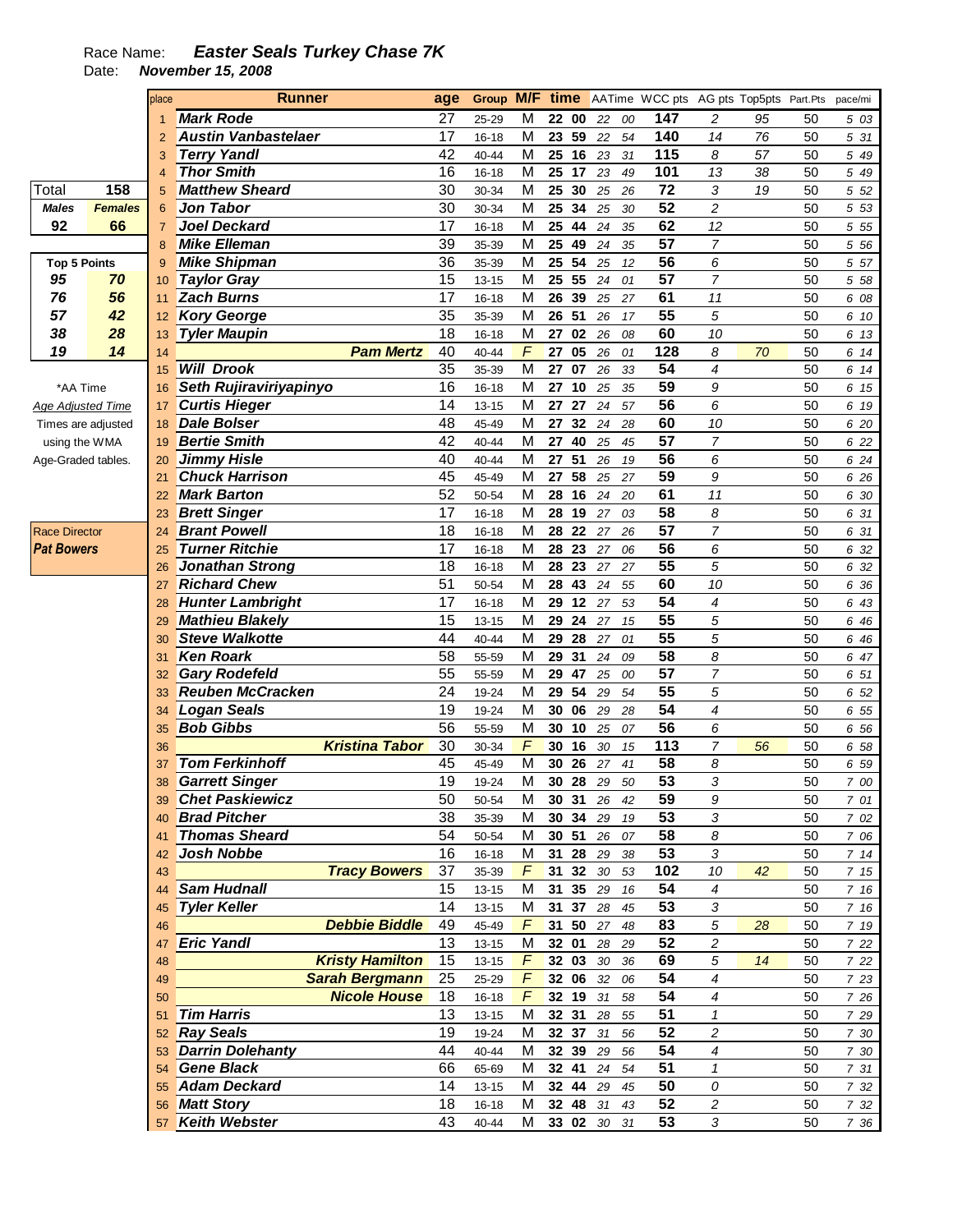## Race Name: **Easter Seals Turkey Chase 7K**

Date: **November 15, 2008** 

| place      | <b>Runner</b>                                 | age      |                |                | Group M/F time       |          |          |          | AATime WCC pts AG pts Top5pts Part.Pts |          | pace/mi         |
|------------|-----------------------------------------------|----------|----------------|----------------|----------------------|----------|----------|----------|----------------------------------------|----------|-----------------|
| 58         | <b>Craig Weigel</b>                           | 30       | 30-34          | M              | 33<br>05             | 33       | 00       | 51       |                                        | 50       | 736             |
| 59         | <b>Rick Niersbach</b>                         | 55       | 55-59          | M              | 12<br>33             | 27       | 52       | 55       | 5                                      | 50       | 7 38            |
| 60         | <b>David Berta</b>                            | 23       | 19-24          | M              | 33<br>17             | 33       | 17       | 51       | 1                                      | 50       | 7 39            |
| 61         | <b>Terry Dryden</b>                           | 49       | 45-49          | M              | 33<br>22             | 29       | 25       | 57       | 7                                      | 50       | 7 40            |
| 62         | <b>Rod Waltz</b>                              | 47       | 45-49          | M              | 33<br>26             | 29       | 57       | 56       | 6                                      | 50       | 7 41            |
| 63         | James Day                                     | 37       | 35-39          | M              | 33<br>37             | 32       | 29       | 52       | $\overline{c}$                         | 50       | 744             |
| 64         | <b>Alivia Huffine</b>                         | 18       | 16-18          | $\sqrt{2}$     | 33<br>41             | 33       | 19       | 53       | 3                                      | 50       | 7 45            |
| 65         | <b>Pam Kincaid</b>                            | 57       | 55-59          | F              | 33<br>50             | 26       | 34       | 50       | 0                                      | 50       | 7 47            |
| 66         | <b>Amelia Dick</b>                            | 12       | $0 - 12$       | $\overline{F}$ | 51<br>33             | 30       | 46       | 53       | 3                                      | 50       | 7 47            |
| 67         | <b>Brian Whitten</b>                          | 44       | 40-44          | M              | 56<br>33             | 31       | 07       | 52       | $\overline{c}$                         | 50       | 7 48            |
| 68         | <b>Kevin Lingg</b>                            | 32       | 30-34          | M              | 33<br>57             | 33       | 41       | 50       | 0                                      | 50       | 7<br>48         |
| 69         | <b>Thomas Hale</b>                            | 47       | 45-49          | M              | 59<br>33             | 30       | 27       | 55       | 5                                      | 50       | 7<br>49         |
| 70         | <b>Sandy Grubb</b>                            | 42       | 40-44          | F              | 33<br>59             | 32       | 07       | 57       | 7                                      | 50       | 7 49            |
| 71         | <b>Vince Punzo</b>                            | 46       | 45-49          | M              | 34<br>10             | 30       | 51       | 54       | 4                                      | 50       | 7 51            |
| 72         | <b>John Kenny</b>                             | 47       | 45-49          | M              | 34<br>16             | 30       | 42       | 53       | 3                                      | 50       | 7 53            |
| 73         | Joseph Parker                                 | 51       | 50-54          | M              | 34<br>22             | 29       | 49       | 57       | 7                                      | 50       | 7 54            |
| 74         | <b>Patrick Williams</b>                       | 58       | 55-59          | M              | 34<br>26             | 28       | 11       | 54       | 4                                      | 50       | 7 55            |
| 75         | <b>Rick Bolser</b>                            | 39       | 35-39          | M              | 34<br>35             | 32       | 56       | 51       | 1                                      | 50       | 7 57            |
| 76         | <b>Joe Nocton</b><br><b>Courtney Phillips</b> | 52       | 50-54          | M<br>F         | 52<br>34             | 30       | 00       | 56       | 6                                      | 50       | 8 01            |
| 77         | <b>Kelly Day</b>                              | 12<br>42 | $0 - 12$       | F              | 57<br>34             | 31       | 46       | 52<br>56 | $\overline{c}$                         | 50       | 8 02            |
| 78         | <b>Heather Herrmann</b>                       |          | 40-44          | F              | 08<br>35             | 33       | 12       |          | 6                                      | 50       | 8 05            |
| 79         | <b>Emily Vance</b>                            | 28<br>13 | 25-29          | F              | 08<br>35<br>35<br>09 | 35       | 08       | 53<br>54 | 3<br>4                                 | 50       | 8 05            |
| 80         | <b>Kyle Frost</b>                             | 20       | 13-15<br>19-24 | M              | 35<br>21             | 32<br>34 | 34<br>58 | 50       | 0                                      | 50<br>50 | 8<br>05<br>8 08 |
| 81<br>82   | <b>Kathy Barton</b>                           | 52       | 50-54          | F              | 23<br>35             | 29       | 44       | 52       | 2                                      | 50       | 8 08            |
| 83         | <b>Frank Donahue</b>                          | 47       | 45-49          | M              | 35<br>34             | 31       | 52       | 52       | 2                                      | 50       | 8<br>11         |
| 84         | <b>Denise Hoerst</b>                          | 45       | 45-49          | F              | 35<br>41             | 32       | 43       | 54       | 4                                      | 50       | 8<br>12         |
| 85         | <b>Lori Bolser</b>                            | 36       | 35-39          | F              | 35<br>48             | 35       | 14       | 59       | 9                                      | 50       | 8<br>14         |
| 86         | <b>George Stallings</b>                       | 59       | 55-59          | M              | 35<br>50             | 29       | 04       | 53       | 3                                      | 50       | 8<br>14         |
| 87         | <b>Hannah Larson</b>                          | 22       | 19-24          | F              | 35<br>55             | 35       | 55       | 56       | 6                                      | 50       | $\pmb{8}$<br>15 |
| 88         | <b>Nacole Hamilton</b>                        | 16       | 16-18          | $\sqrt{2}$     | 36<br>24             | 35       | 12       | 52       | 2                                      | 50       | 8 2 2           |
| 89         | <b>Steven Williams</b>                        | 42       | 40-44          | M              | 25<br>36             | 33       | 54       | 51       | $\mathbf{1}$                           | 50       | 8 22            |
| 90         | <b>Jeff Smith</b>                             | 45       | 45-49          | M              | 38<br>36             | 33       | 20       | 51       | $\mathbf{1}$                           | 50       | 8 25            |
| 91         | <b>Nick Keller</b>                            | 18       | 16-18          | M              | 39<br>36             | 35       | 26       | 51       | 1                                      | 50       | 8 26            |
| 92         | <b>Heather Johnson</b>                        | 21       | 19-24          | F              | 36<br>48             | 36       | 48       | 55       | 5                                      | 50       | 8 2 8           |
| 93         | <b>Ronnie Lindley</b>                         | 53       | 50-54          | M              | 52<br>36             | 31       | 28       | 55       | 5                                      | 50       | 8 2 9           |
| 94         | <b>Katie Temple</b>                           | 16       | $16 - 18$      | F              | 55<br>36             | 35       | 42       | 51       | 1                                      | 50       | 8 2 9           |
| 95         | <b>Allison Hester</b>                         | 15       | 13-15          | F              | 37<br>04             | 35       | 24       | 53       | 3                                      | 50       | 8 31            |
| 96         | <b>Kent Griffith</b>                          | 18       | $16 - 18$      | M              | 37<br>12             | 35       | 58       | 50       | 0                                      | 50       | 8 33            |
| 97         | <b>Quyen Wolfe</b>                            | 31       | 30-34          | F              | 14<br>37             | 37       | 11       | 56       | 6                                      | 50       | 8 34            |
| 98         | <b>Kelli Hoeflinger</b>                       | 30       | 30-34          | F              | 37<br>44             | $37\,$   | 43       | 55       | 5                                      | 50       | 8 41            |
| 99         | <b>Jon Patton</b>                             | 66       | 65-69          | M              | 49<br>37             | 28       | 49       | 50       | 0                                      | 50       | 8 42            |
| 100        | <b>Cherie Dolehanty</b>                       | 39       | 35-39          | F              | 55<br>37             | 36       | 41       | 58       | 8                                      | 50       | 8 43            |
| 101        | <b>Morgan Imhoff</b>                          | 20       | 19-24          | F              | 38<br>02             | 38       | 01       | 54       | 4                                      | 50       | 8 45            |
| 102        | <b>Diana Punzo</b>                            | 43       | 40-44          | $\overline{F}$ | 06<br>38             | 35       | 41       | 55       | 5                                      | 50       | 8 4 6           |
| 103        | Jessica McKinney                              | 31       | 30-34          | $\overline{F}$ | 38<br>08             | 38       | 05       | 54       | 4                                      | 50       | 8 4 6           |
| 104        | <b>Annette Rodefeld</b>                       | 54       | 50-54          | F              | 38<br>16             | 31       | 19       | 51       | 1                                      | 50       | 8 48            |
| 105        | <b>Gwynne Justice</b>                         | 38       | 35-39          | $\sqrt{2}$     | 19<br>38             | 37       | 19       | 57       | 7                                      | 50       | 8 4 9           |
| 106        | <b>Kimberly Hall</b>                          | 42       | 40-44          | $\sqrt{2}$     | 38<br>27             | 36       | 21       | 54       | $\boldsymbol{4}$                       | 50       | 8 50            |
| 107        | <b>Hannah Stegall</b>                         | 14       | 13-15          | F<br>F         | 38<br>36             | 36       | 21       | 52       | 2                                      | 50       | 8 52            |
| 108        | <b>Jill Brand</b><br>109 Kevin Shelley        | 38<br>41 | 35-39          | M              | 39<br>38<br>38<br>41 | 37       | 38       | 56<br>50 | 6                                      | 50       | 8 53            |
|            | <b>Garland Gowen</b>                          | 76       | 40-44          | M              | 38<br>46             | 36<br>25 | 17<br>55 | 50       | 0<br>0                                 | 50<br>50 | 8 54            |
| 110<br>111 | <b>Bill Collins</b>                           | 63       | $70+$<br>60-64 | M              | 38<br>51             | $30\,$   | 26       | 51       | 1                                      | 50       | 8 5 5<br>8 56   |
| 112        | <b>Tonya Burroughs</b>                        | 21       | 19-24          | F              | 38<br>53             | 38       | 53       | 53       | 3                                      | 50       | 8 5 6           |
|            | 113 Greg Kurtz                                | 51       | 50-54          | M              | 54<br>38             | 33       | 45       | 54       | 4                                      | 50       | 8 57            |
| 114        | <b>Patty Covington</b>                        | 33       | 30-34          | F              | 39 25                | 39       | 13       | 53       | 3                                      | 50       | 9 04            |